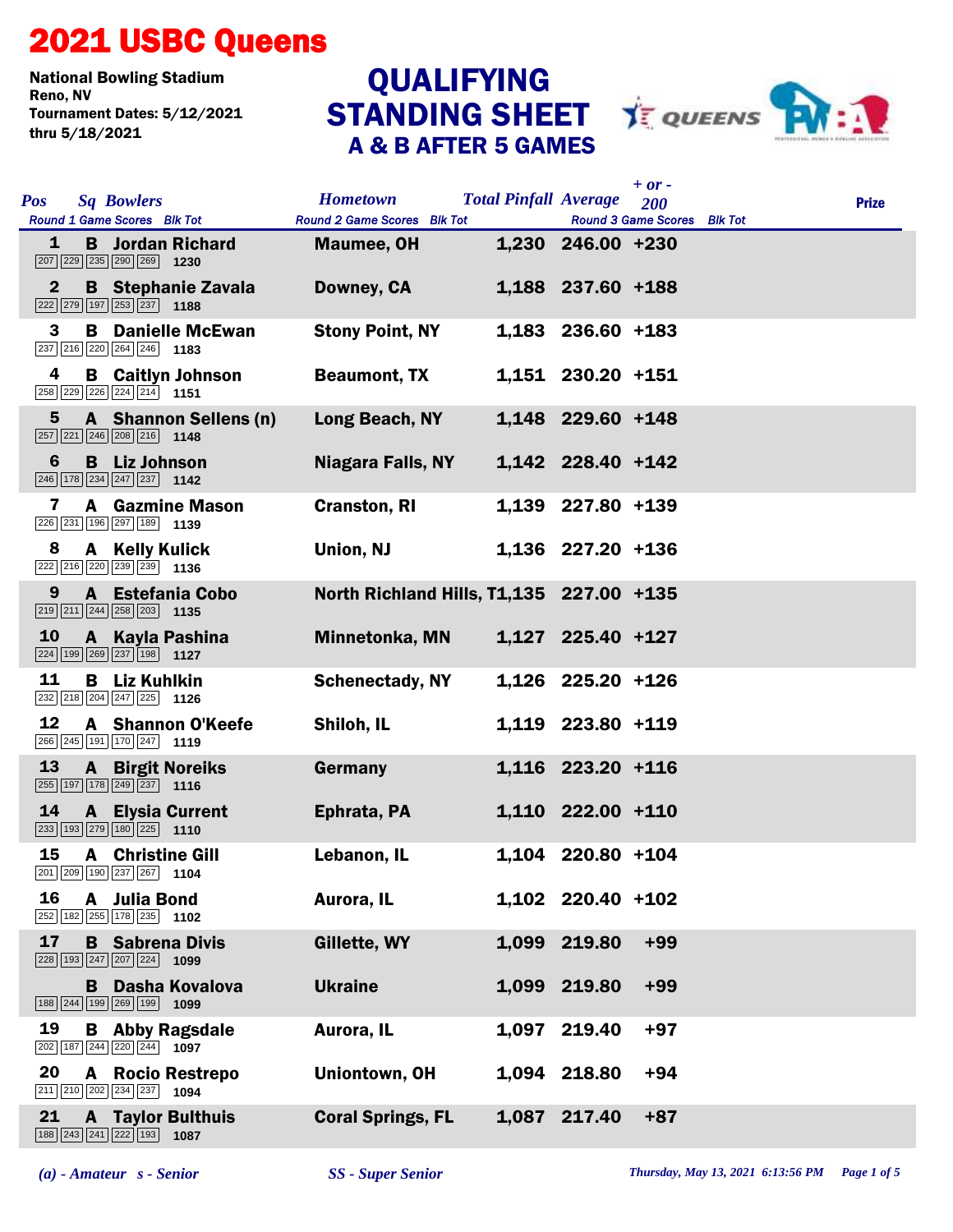| Pos |              | <b>Sq Bowlers</b><br>Round 1 Game Scores Blk Tot                                                                     | <b>Hometown</b><br><b>Round 2 Game Scores Blk Tot</b> | <b>Total Pinfall Average</b> | <b>Round 3 Game Scores</b> | $+$ or $-$<br><b>200</b> | <b>Blk Tot</b> | <b>Prize</b> |
|-----|--------------|----------------------------------------------------------------------------------------------------------------------|-------------------------------------------------------|------------------------------|----------------------------|--------------------------|----------------|--------------|
| 22  |              | <b>A</b> Verity Crawley<br>167 204 245 222 247<br>1085                                                               | <b>England</b>                                        |                              | 1,085 217.00               | $+85$                    |                |              |
| 23  |              | A Kerry Smith<br>269 216 229 171 196 1081                                                                            | <b>New Holland, PA</b>                                |                              | 1,081 216.20               | $+81$                    |                |              |
|     |              | s A Carolyn Dorin-Ballard<br>$\boxed{182}$ $\boxed{223}$ $\boxed{227}$ $\boxed{206}$ $\boxed{243}$ <b>1081</b>       | Keller, TX                                            |                              | 1,081 216.20               | $+81$                    |                |              |
| 25  |              | A Stefanie Johnson<br>$\boxed{231}$ $\boxed{196}$ $\boxed{183}$ $\boxed{230}$ $\boxed{235}$ <b>1075</b>              | <b>McKinney, TX</b>                                   |                              | 1,075 215.00               | $+75$                    |                |              |
| 26  |              | <b>B</b> Blair Blumenscheid (n)<br>$\boxed{201}$ $\boxed{246}$ $\boxed{230}$ $\boxed{202}$ $\boxed{194}$ <b>1073</b> | <b>Columbus, OH</b>                                   |                              | 1,073 214.60               | $+73$                    |                |              |
| 27  |              | <b>A</b> Laura Plazas<br>242 200 192 210 225<br>1069                                                                 | Colombia                                              |                              | 1,069 213.80               | $+69$                    |                |              |
| 28  |              | <b>A</b> Elise Bolton<br>178 240 183 190 268 1059                                                                    | <b>Merritt Island, FL</b>                             |                              | 1,059 211.80               | $+59$                    |                |              |
|     |              | 29ss B Sharon Powers (n)<br>265 159 213 223 194 1054                                                                 | Lakewood, CO                                          |                              | 1,054 210.80               | $+54$                    |                |              |
|     |              | A Kara Mangiola<br>$\boxed{215}$ $\boxed{232}$ $\boxed{232}$ $\boxed{165}$ $\boxed{210}$ <b>1054</b>                 | <b>Spencerport, NY</b>                                |                              | 1,054 210.80               | $+54$                    |                |              |
| 31  |              | <b>B</b> Tannya Roumimper<br>184 227 244 176 222 1053                                                                | <b>Indonesia</b>                                      |                              | 1,053 210.60               | $+53$                    |                |              |
| 32  |              | <b>B</b> Erin McCarthy<br>177 204 247 236 179 1043                                                                   | <b>Elkhorn, NE</b>                                    |                              | 1,043 208.60               | $+43$                    |                |              |
| 33  |              | <b>B</b> Clara Guerrero<br>$\boxed{233}$ $\boxed{206}$ 194 181 225 1039                                              | <b>Colombia</b>                                       |                              | 1,039 207.80               | $+39$                    |                |              |
| 34  |              | A Ana Molina (n)<br>$\boxed{227}$ $\boxed{226}$ 158 193 232 1036                                                     | Guatemala                                             |                              | 1,036 207.20               | $+36$                    |                |              |
| 35  |              | A Maria Jose Rodriguez<br>227 172 243 226 167 1035                                                                   | Colombia                                              |                              | 1,035 207.00               | $+35$                    |                |              |
|     |              | A Katie Robb (n)<br>$\boxed{228}\boxed{177}\boxed{160}\boxed{223}\boxed{247}$ 1035                                   | Swedesboro, NJ                                        |                              | 1,035 207.00               | $+35$                    |                |              |
|     |              | A Ana Ruiz (n)<br>$\boxed{180}$ $\boxed{223}$ $\boxed{222}$ $\boxed{215}$ $\boxed{195}$ <b>1035</b>                  | Guatemala                                             |                              | 1,035 207.00               | $+35$                    |                |              |
| 38  |              | <b>B</b> Josie Barnes<br>189 194 233 192 225 1033                                                                    | Hermitage, TN                                         |                              | 1,033 206.60               | $+33$                    |                |              |
| 39  | В            | <b>Haley Richard</b><br>$\boxed{214}$ $\boxed{224}$ $\boxed{195}$ $\boxed{152}$ $\boxed{246}$ <b>1031</b>            | <b>Tipton, MI</b>                                     |                              | 1,031 206.20               | $+31$                    |                |              |
|     |              | <b>A</b> Shanna Chepelsky<br>$\boxed{243}$ 191 156 215 226 1031                                                      | <b>East Rochester, NY</b>                             |                              | 1,031 206.20               | $+31$                    |                |              |
| 41  | A            | Nicole Kleutgen (n)<br>$\boxed{200}$ 194 182 240 213 1029                                                            | <b>Plainfield, WI</b>                                 |                              | 1,029 205.80               | $+29$                    |                |              |
| 42  |              | A Alejandra Urrutia (n)<br>156 203 211 226 227<br>1023                                                               | <b>Highland, CA</b>                                   |                              | 1,023 204.60               | $+23$                    |                |              |
| 43  | B            | <b>Bryanna Cote</b><br>247 189 211 183 192 1022                                                                      | <b>Tucson, AZ</b>                                     |                              | 1,022 204.40               | $+22$                    |                |              |
| 44  |              | <b>B</b> Amanda Vermilyea<br>195 220 224 189 193<br>1021                                                             | <b>Apple Valley, MN</b>                               |                              | 1,021 204.20               | $+21$                    |                |              |
| 45  | $\mathbf{A}$ | <b>Emily Eckhoff (n)</b><br>$\boxed{221}$ $\boxed{193}$ $\boxed{176}$ $\boxed{251}$ $\boxed{177}$<br>1018            | Denver, CO                                            |                              | 1,018 203.60               | $+18$                    |                |              |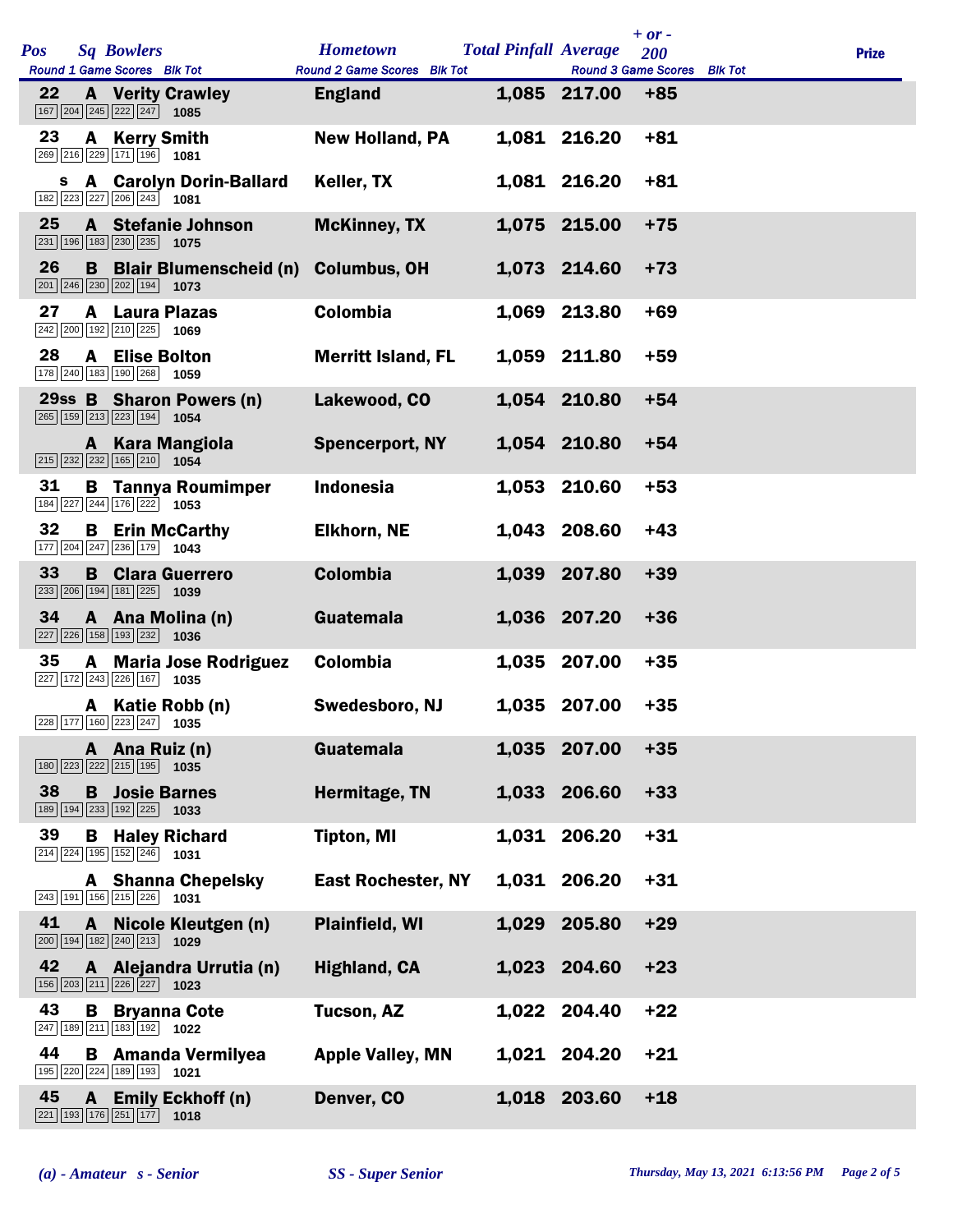|                 |                 |                                                                                                               |                             |     |                              | $+ or -$                    |              |
|-----------------|-----------------|---------------------------------------------------------------------------------------------------------------|-----------------------------|-----|------------------------------|-----------------------------|--------------|
| Pos             |                 | <b>Sq Bowlers</b>                                                                                             | <b>Hometown</b>             |     | <b>Total Pinfall Average</b> | 200                         | <b>Prize</b> |
|                 |                 | Round 1 Game Scores Blk Tot                                                                                   | Round 2 Game Scores Blk Tot |     |                              | Round 3 Game Scores Blk Tot |              |
|                 |                 | A Lilia Robles<br>$\boxed{215}$ $\boxed{176}$ $\boxed{240}$ $\boxed{170}$ $\boxed{217}$ <b>1018</b>           | <b>Mexico</b>               |     | 1,018 203.60                 | $+18$                       |              |
| 47              |                 | <b>B</b> Maria Bulanova<br>188 188 195 219 222 1012                                                           | <b>Russia</b>               |     | 1,012 202.40                 | $+12$                       |              |
| 48s             |                 | A Jodi Woessner<br>$\boxed{159}$ $\boxed{180}$ $\boxed{217}$ $\boxed{232}$ $\boxed{222}$ <b>1010</b>          | Oregon, OH                  |     | 1,010 202.00                 | $+10$                       |              |
| 49              |                 | <b>B</b> Jody Scheerer<br>$\boxed{210}$ $\boxed{206}$ $\boxed{225}$ $\boxed{190}$ $\boxed{177}$ 1008          | <b>South Africa</b>         |     | 1,008 201.60                 | $+8$                        |              |
| 50              |                 | A Michelle Sterner (n)<br>$\boxed{207}$ $\boxed{237}$ $\boxed{175}$ $\boxed{183}$ $\boxed{205}$ <b>1007</b>   | <b>Niagara Falls, NY</b>    |     | 1,007 201.40                 | $+7$                        |              |
| 51              |                 | <b>B</b> Sandra Gongora<br>$\boxed{208}$ $\boxed{212}$ $\boxed{191}$ $\boxed{216}$ $\boxed{179}$ <b>1006</b>  | <b>Mexico</b>               |     | 1,006 201.20                 | $+6$                        |              |
| 52              |                 | <b>A</b> Ashly Galante<br>195 182 221 216 191 1005                                                            | Palm Harbor, FL             |     | 1,005 201.00                 | $+5$                        |              |
|                 |                 | A Diana Zavjalova<br>$\boxed{207}$ $\boxed{223}$ 189 184 202 1005                                             | Latvia                      |     | 1,005 201.00                 | $+5$                        |              |
| 54 <sub>s</sub> |                 | <b>B</b> Raelyn Hazen (n)<br>$\boxed{201}$ $\boxed{201}$ $\boxed{210}$ $\boxed{226}$ $\boxed{165}$ 1003       | Roy, UT                     |     | 1,003 200.60                 | $+3$                        |              |
| 55s             |                 | <b>B</b> Leanne Hulsenberg<br>179 221 186 216 200 1002                                                        | <b>Pleasant View, UT</b>    |     | 1,002 200.40                 | $+2$                        |              |
|                 |                 | <b>B</b> Brandi Branka<br>176 224 181 220 201 1002                                                            | <b>Belleville, IL</b>       |     | 1,002 200.40                 | $+2$                        |              |
|                 |                 | <b>B</b> Sydney Brummett<br>$\boxed{175}$ $\boxed{255}$ $\boxed{212}$ $\boxed{174}$ $\boxed{186}$ <b>1002</b> | Fort Wayne, IN              |     | 1,002 200.40                 | $+2$                        |              |
| 58              |                 | <b>A</b> Lauren Pate<br>246 192 185 178 199<br>1000                                                           | <b>Inver Grove, MN</b>      |     | 1,000 200.00 Even            |                             |              |
| 59              |                 | <b>B</b> Jennifer Cupples<br>215 185 192 183 224<br>999                                                       | <b>Colorado Springs, CO</b> | 999 | 199.80                       | $-1$                        |              |
|                 |                 | A Shalin Zulkifli<br>210 159 226 180 224<br>999                                                               | <b>Malaysia</b>             |     | 999 199.80                   | $-1$                        |              |
|                 |                 | <b>B</b> Shannon Pluhowsky<br>202 183 175 223 216<br>999                                                      | Dayton, OH                  | 999 | 199.80                       | $-1$                        |              |
| 62              |                 | <b>A</b> Taylor Bailey<br>$\boxed{205}$ $\boxed{215}$ $\boxed{201}$ $\boxed{191}$ $\boxed{185}$<br>997        | Joliet, IL                  | 997 | 199.40                       | $-3$                        |              |
| 63              |                 | <b>B</b> Valerie Bercier<br>199 203 169 212 210<br>993                                                        | <b>Muskegon, MI</b>         | 993 | 198.60                       | $-7$                        |              |
| 64              |                 | A Kayla Bandy<br>213 171 182 205 221<br>992                                                                   | Wichita, KS                 |     | 992 198.40                   | $-8$                        |              |
|                 | <b>Cut Line</b> | <b>Cash Line</b>                                                                                              |                             |     |                              |                             |              |
| 65              |                 | <b>B</b> Breanna Clemmer<br>194 192 213 213 178<br>990                                                        | Clover, SC                  | 990 | 198.00                       | $-10$                       |              |
| 66              |                 | <b>A</b> Giselle Poss<br>244 154 200 177 207<br>982                                                           | <b>Maitland, FL</b>         |     | 982 196.40                   | $-18$                       |              |
| 67              |                 | <b>B</b> Alexis Neuer<br>163 205 226 214 173<br>981                                                           | <b>Milton, PA</b>           | 981 | 196.20                       | $-19$                       |              |
| 68              | A               | Nichole Hiraoka (a)<br>173 216 208 145 238<br>980                                                             | Daly City, CA               |     | 980 196.00                   | $-20$                       |              |
| 69              | $\mathbf{A}$    | Daria Pajak<br>143 194 195 279 168<br>979                                                                     | <b>Poland</b>               | 979 | 195.80                       | $-21$                       |              |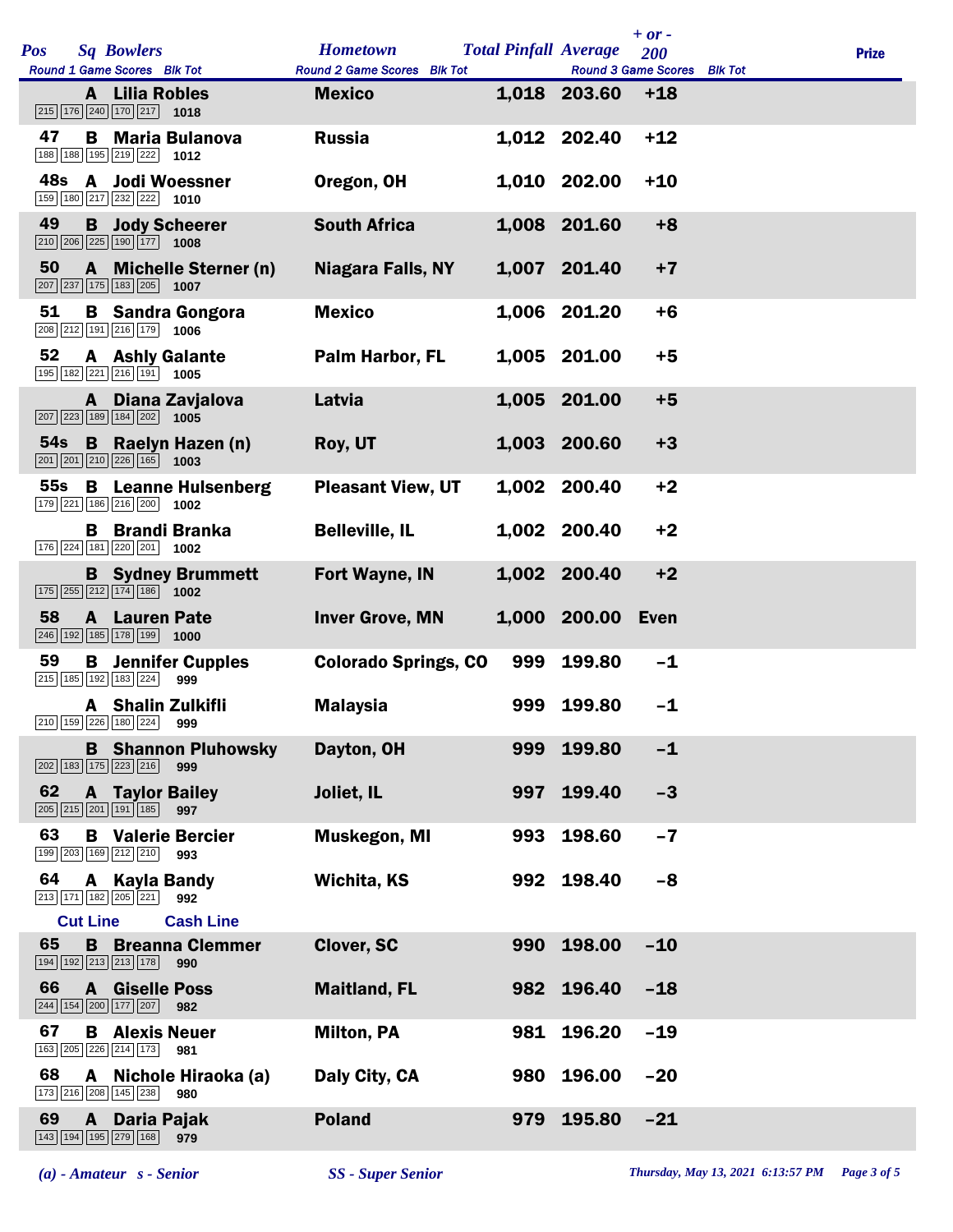|     |              |                                                                       |                                                 |                             |     |                              | $+ or -$ |              |
|-----|--------------|-----------------------------------------------------------------------|-------------------------------------------------|-----------------------------|-----|------------------------------|----------|--------------|
| Pos |              | <b>Sq Bowlers</b>                                                     |                                                 | <b>Hometown</b>             |     | <b>Total Pinfall Average</b> | 200      | <b>Prize</b> |
|     |              | Round 1 Game Scores Blk Tot                                           |                                                 | Round 2 Game Scores Blk Tot |     | Round 3 Game Scores Blk Tot  |          |              |
| 70  |              | $\boxed{147}$ $\boxed{226}$ $\boxed{175}$ $\boxed{219}$ $\boxed{210}$ | <b>B</b> Hope Gramly (n)<br>977                 | Aubrey, TX                  |     | $977$ 195.40 $-23$           |          |              |
| 71  |              | 165 200 228 181 201 975                                               | <b>A</b> Aseret Zetter                          | Zapopan, XX                 |     | 975 195.00                   | $-25$    |              |
| 72  |              | 144 146 204 245 235                                                   | <b>B</b> Tabetha DuVall (n)<br>974              | Gillette, WY                |     | 974 194.80                   | $-26$    |              |
| 73  |              | 133 242 162 212 221                                                   | <b>B</b> Diandra Asbaty<br>970                  | Chicago, IL                 |     | 970 194.00                   | $-30$    |              |
| 74  |              | <b>B</b> Missy Parkin<br>185 194 183 215 192                          | 969                                             | Laguna Hills, CA            |     | 969 193.80                   | $-31$    |              |
| 75  |              | 222 194 169 213 169                                                   | <b>B</b> Megan Allensworth (n)<br>967           | <b>Plainfield, IL</b>       | 967 | 193.40                       | $-33$    |              |
| 76  |              | 208 163 191 189 213                                                   | <b>B</b> Anggie Ramirez-Perea Austin, TX<br>964 |                             |     | 964 192.80                   | $-36$    |              |
| 77  |              | 179 170 212 221 178                                                   | <b>B</b> Sofia Granda (n)<br>960                | Guatemala                   |     | 960 192.00                   | $-40$    |              |
| 78  |              | <b>B</b> Rina Sabo<br>193 184 167 204 211                             | 959                                             | <b>Bennett, CO</b>          |     | 959 191.80                   | $-41$    |              |
|     |              | 193 185 211 178 192                                                   | <b>A</b> Lindsay Boomershine<br>959             | Perry, UT                   | 959 | 191.80                       | $-41$    |              |
| 80  |              | 196 227 159 174 201 957                                               | <b>B</b> Addy Nelson (n)                        | Gregory, SD                 | 957 | 191.40                       | $-43$    |              |
| 81  |              | 254 151 184 192 172 953                                               | <b>B</b> Courtney Ermisch                       | <b>Big Bend, WI</b>         |     | 953 190.60                   | $-47$    |              |
| 82  |              | 185 197 163 183 222                                                   | <b>B</b> Jasmine Snell (n)<br>950               | <b>Papillion, NE</b>        |     | 950 190.00                   | $-50$    |              |
| 83  | A            | 193 157 204 222 173                                                   | Kristie Leong (n)<br>949                        | Daly City, CA               | 949 | 189.80                       | $-51$    |              |
| 84  |              | 179 190 176 208 193                                                   | <b>B</b> Claudia Cabrera (n)<br>946             | Guatemala                   |     | 946 189.20                   | $-54$    |              |
|     |              | 85s A Debbie Ayers<br>172 141 188 248 196                             | 945                                             | La Mesa, CA                 |     | 945 189.00                   | $-55$    |              |
|     |              | 171 212 195 202 165                                                   | A Kristin Nieter (n)<br>945                     | Homewood, IL                |     | 945 189.00                   | $-55$    |              |
|     |              | 197 209 212 159 168                                                   | A Terysa Wojnar<br>945                          | <b>New Lenox, IL</b>        | 945 | 189.00                       | $-55$    |              |
| 88  |              | B<br>199 168 208 196 171                                              | <b>Mallory Nutting (n)</b><br>942               | <b>Topsham, ME</b>          |     | 942 188.40                   | $-58$    |              |
| 89  |              | 164 180 199 193 202                                                   | <b>B</b> Alyssa Ferraro (n)<br>938              | <b>Deltona, FL</b>          | 938 | 187.60                       | $-62$    |              |
| 90  |              | B<br>168 184 189 182 212                                              | <b>Brianna Andrew</b><br>935                    | <b>Grand Rapids, MI</b>     |     | 935 187.00                   | $-65$    |              |
| 91  |              | 198 203 168 187 172                                                   | A Samantha Knab (n)<br>928                      | Antioch, IL                 | 928 | 185.60                       | $-72$    |              |
| 92  |              | 179 157 243 165 183                                                   | A Summer Jasmin<br>927                          | <b>Beckley, WV</b>          | 927 | 185.40                       | $-73$    |              |
| 93  | $\mathbf{A}$ | 148 185 183 183 218                                                   | <b>Madeleine McDuff (n)</b><br>917              | Katy, TX                    | 917 | 183.40                       | $-83$    |              |